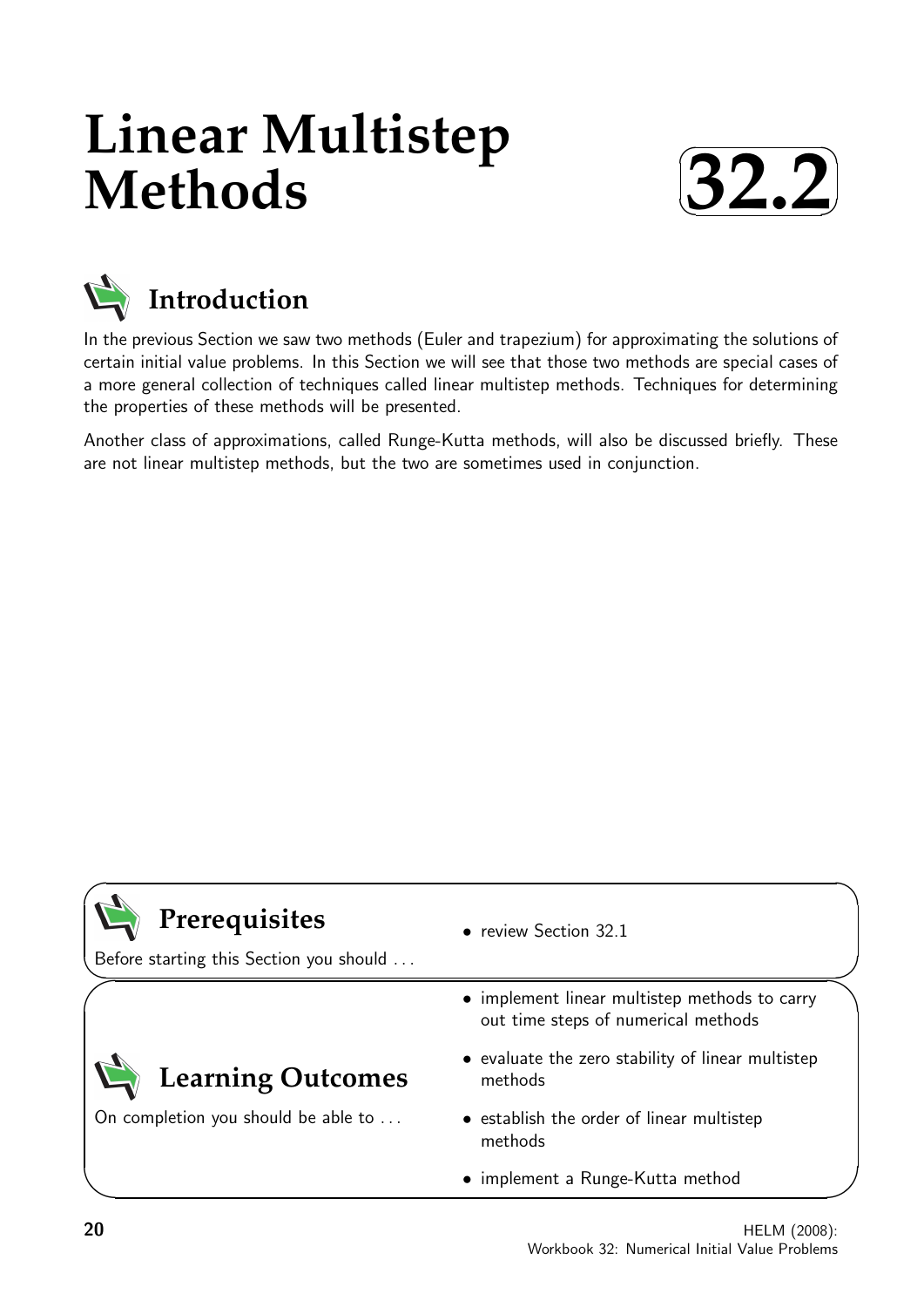

## **1. General linear multistep methods**

Euler's method and the trapezium method are both special cases of a wider class of so-called linear multistep methods. The following Key Point gives the most general situation that we will look at.



The general  $k$ -step linear multistep method is given by

$$
\alpha_k y_{n+k} + \dots + \alpha_1 y_{n+1} + \alpha_0 y_n = h \left( \beta_k f_{n+k} + \dots + \beta_1 f_{n+1} + \beta_0 f_n \right)
$$

or equivalently

$$
\sum_{j=0}^{k} \alpha_j y_{n+j} = h \sum_{j=0}^{k} \beta_j f_{n+j}.
$$

It is always the case that  $\alpha_k \neq 0$ . Also, at least one of  $\alpha_0$  and  $\beta_0$  will be non-zero.

A linear multistep method is defined by the choice of the quantities

$$
k, \alpha_0, \alpha_1, \ldots, \alpha_k, \beta_0, \beta_1, \ldots, \beta_k
$$

- If  $\beta_k = 0$  the method is called explicit. (Because at each step, when we are trying to find the newest  $y_{n+k}$ , there is no appearance of this unknown on the right-hand side.)
- If  $\beta_k \neq 0$  the method is called **implicit**. (Because  $y_{n+k}$  now appears on both sides of the equation (on the right-hand side it appears through  $f_{n+k} = f((n+k)h, y_{n+k})$ , and we cannot, in general, rearrange to get an explicit formula for  $y_{n+k}$ .)

The next Example shows one such choice.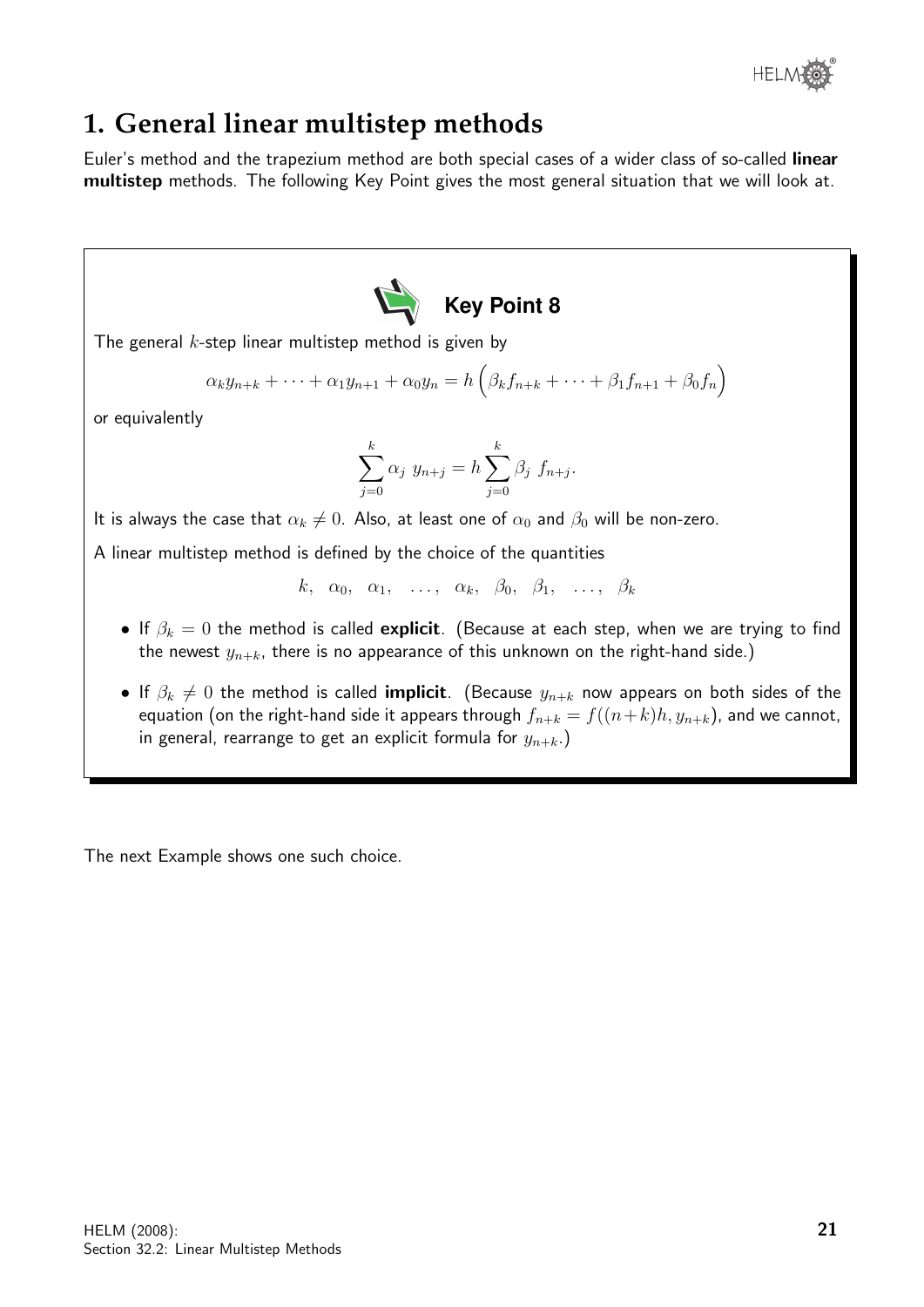

Write down the linear multistep scheme defined by the choices  $k = 1$ ,  $\alpha_0 = -1$ ,  $\alpha_1 = 1, \ \beta_0 = \beta_1 = \frac{1}{2}$  $\frac{1}{2}$ .

#### Solution

Here  $k = 1$  so that

 $\alpha_1 y_{n+1} + \alpha_0 y_n = h(\beta_1 f_{n+1} + \beta_0 f_n)$ 

and substituting the values in for the four coefficients gives

 $y_{n+1} - y_n = h\left(\frac{1}{2}\right)$  $\frac{1}{2}f_{n+1} + \frac{1}{2}$  $\frac{1}{2} f_n$ 

which, as we know, is the trapezium method.



Write down the linear multistep scheme defined by the choices  $k = 1$ ,  $\alpha_0 = -1$ ,  $\alpha_1 = 1$ ,  $\beta_0 = 1$  and  $\beta_1 = 0$ .

#### Your solution

Answer

Here  $k = 1$  and we have

 $\alpha_1 y_{n+1} + \alpha_0 y_n = h(\beta_1 f_{n+1} + \beta_0 f_n)$ 

and substituting the values in for the four coefficients gives

 $y_{n+1} - y_n = hf_n$ 

which, as we know, is Euler's method.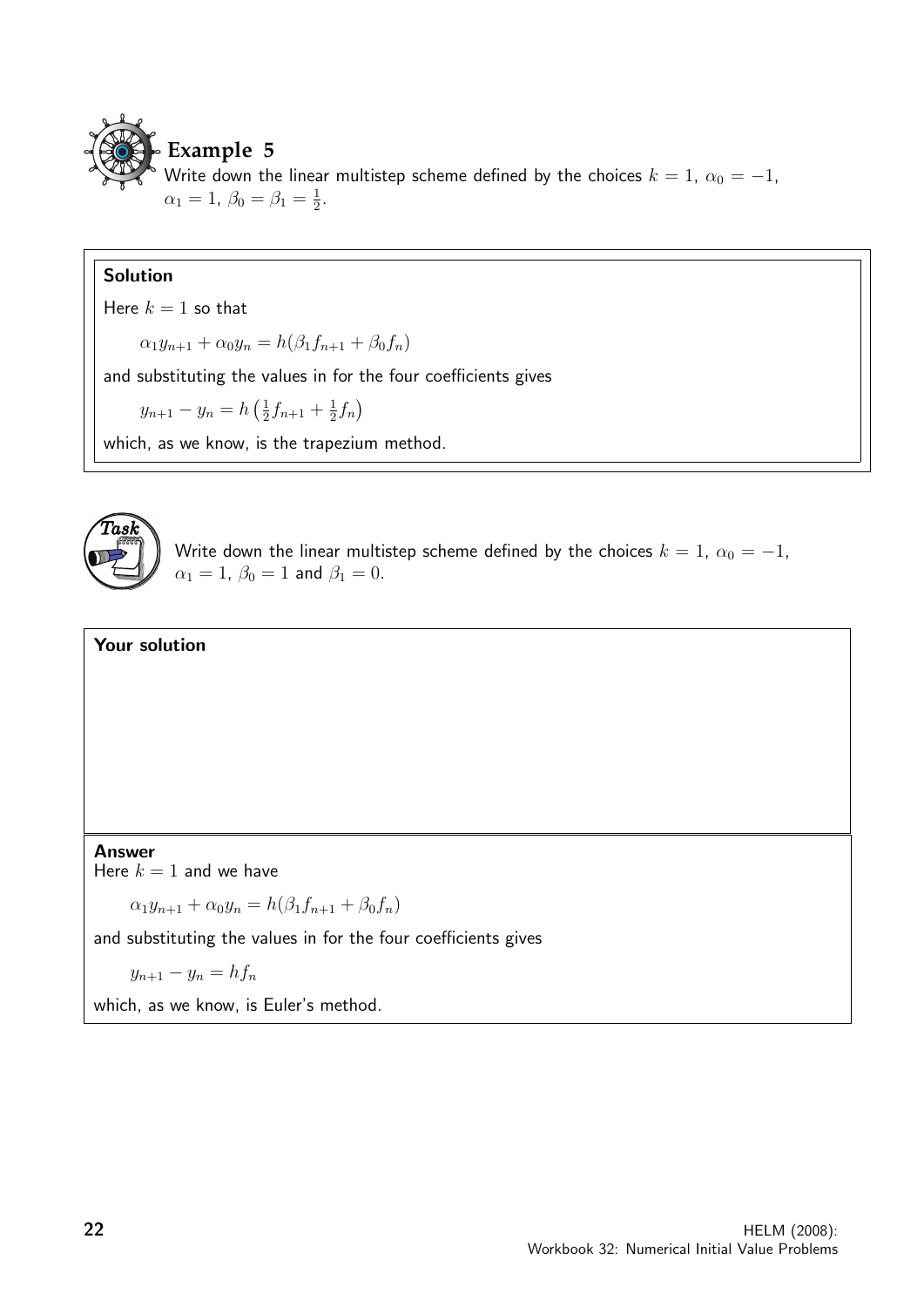

Write down the linear multistep scheme defined by the choices  $k\,=\,2,\;\alpha_0\,=\,0,$  $\alpha_1 = -1, \ \alpha_2 = 1, \ \beta_2 = 0, \ \beta_1 = \frac{3}{2}$  $\frac{3}{2}$  and  $\beta_0 = -\frac{1}{2}$  $\frac{1}{2}$ .

Your solution Answer Here  $k = 2$  (so we are looking at a 2-step scheme) and we have  $\alpha_2 y_{n+1} + \alpha_1 y_{n+1} + \alpha_0 y_n = h(\beta_2 f_{n+2} + \beta_1 f_{n+1} + \beta_0 f_n)$ Substituting the values in for the six coefficients gives  $y_{n+2} - y_{n+1} = \frac{h}{2}$  $\frac{n}{2}(3f_{n+1}-f_n)$ which is an example of a scheme that is explicit (because  $\beta_k = \beta_2$  is zero).

In the preceding Section we saw several examples implementing the Euler and trapezium methods. The next Example deals with the explicit 2-step that was the subject of the Task above.



### **Example 6**

A numerical scheme has been used to approximate the solution of

$$
\frac{dy}{dt} = t + y, \qquad y(0) = 3
$$

and has produced the following estimates, to 6 decimal places,

 $y(0.4) \approx 4.509822$ ,  $y(0.45) \approx 4.755313$ 

Now use the 2-step, explicit linear multistep scheme

$$
y_{n+2} - y_{n+1} = h(1.5f_{n+1} - 0.5f_n)
$$

to approximate  $y(0.5)$ .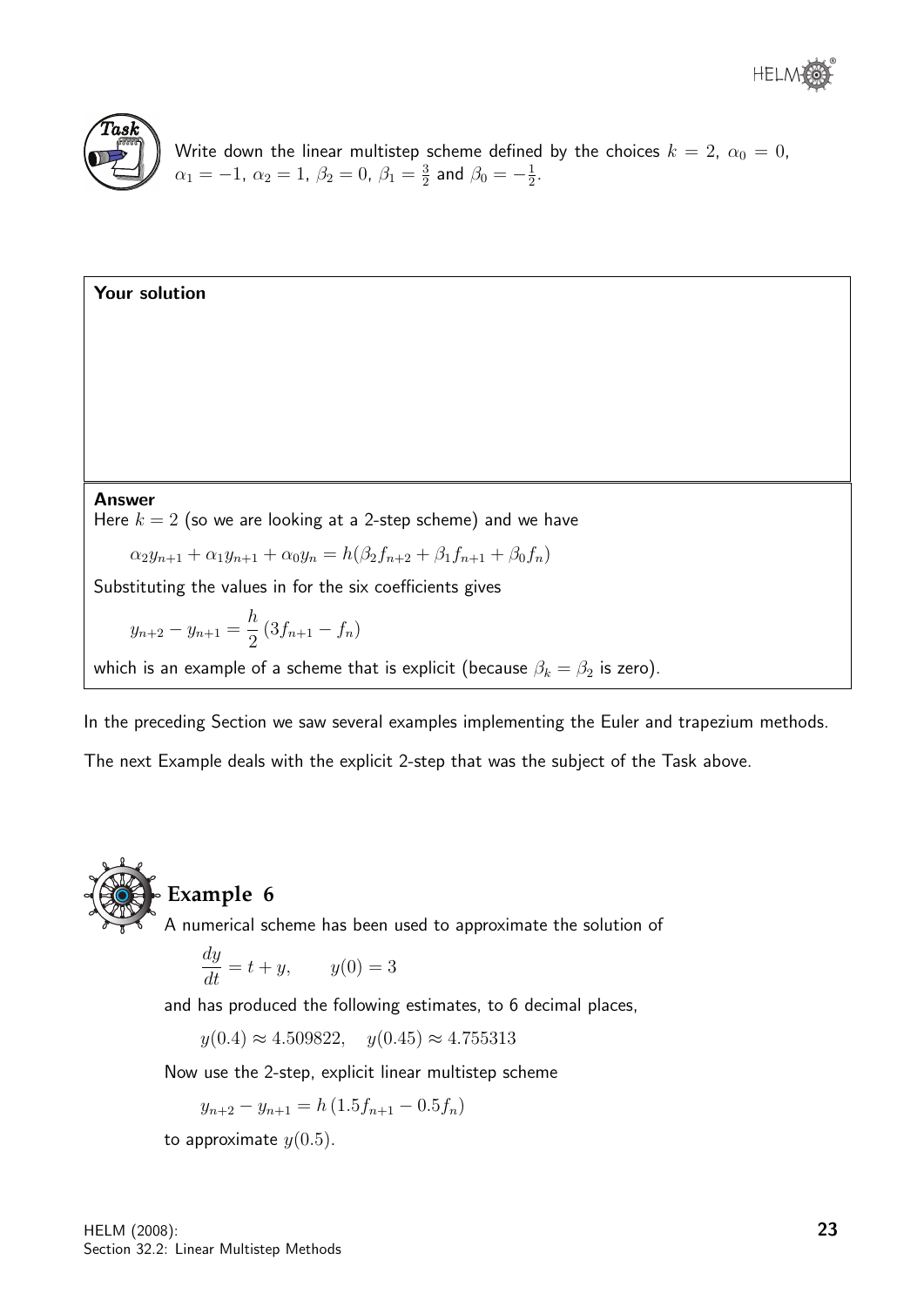#### Solution

Evidently the value  $h = 0.05$  will serve our purposes and we seek  $y_{10} \approx y(0.5)$ . The values we will need to use in our implementation of the 2-step scheme are  $y_9 = 4.755313$  and

 $f_9 = f(0.45, y_9) = 5.205313$   $f_8 = f(0.4, y_8) = 4.909822$ 

to 6 decimal places since  $f(t, y) = t + y$ . It follows that

$$
y_{10} = y_9 + 0.05 \times (1.5f_9 - 0.5f_8)
$$

$$
= 5.022966
$$

And we conclude that  $y(0.5) \approx 5.022966$ , where this approximation has been given to 6 decimal places.

Notice that in this implementation of a 2-step method we needed to use the values of the two  $y$ values preceding the one currently being sought. Both  $y_8$  and  $y_9$  were used in finding  $y_{10}$ .

Similarly, a k-step method will use, in general, k previous y values at each time step.

This means that there is an issue to be resolved in implementing methods that are 2- or higher-step, because when we start we are only given one starting value  $y_0$ . This issue will be dealt with towards the end of this Section. The following exercise involves a 2-step method, but (like the example above) it does not encounter the difficulty relating to starting values as it assumes that the numerical procedure is already underway.



A numerical scheme has been used to approximate the solution of

$$
\frac{dy}{dt} = t/y \qquad y(0) = -2
$$

and has produced the following estimates, to 6 decimal places,

 $y(0.24) \approx -2.013162$ ,  $y(0.26) \approx -2.015546$ 

Now use the 2-step, explicit linear multistep scheme

$$
y_{n+2} - \frac{1}{2}y_{n+1} - \frac{1}{2}y_n = \frac{3}{2}hf_{n+1}
$$

to approximate  $y(0.28)$ .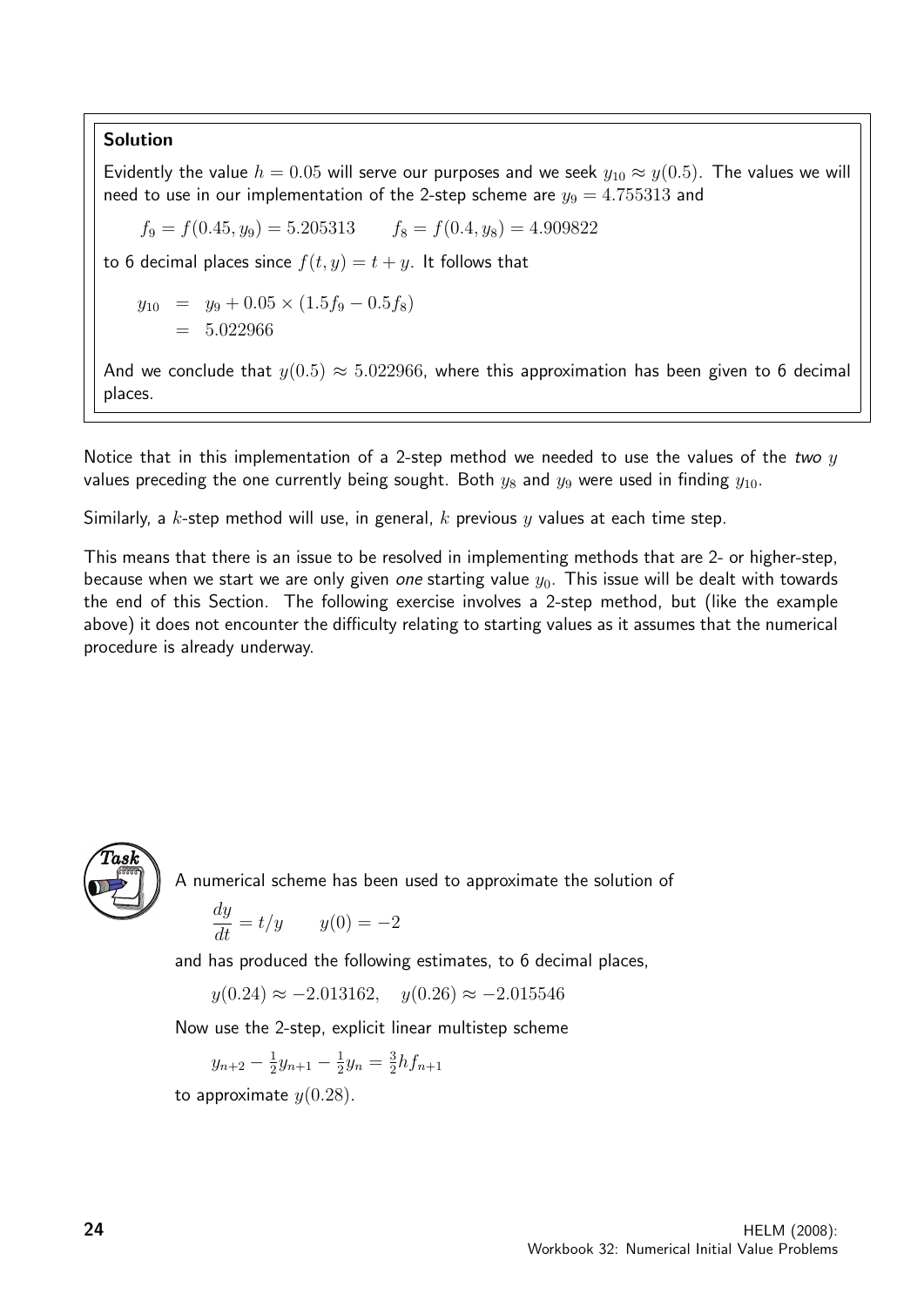

#### Your solution

#### Answer

Evidently the value  $h = 0.02$  will serve our purposes and we seek  $y_{14} \approx y(0.28)$ . The values we will need to use in our implementation of the 2-step scheme are  $y_{13} = -2.015546$ ,  $y_{12} = -2.013162$ and

 $f_{13} = f(0.26, y_{13}) = -0.128997$ 

to 6 decimal places since  $f(t, y) = t/y$ . It follows that

 $y_{14} = \frac{1}{2}$  $\frac{1}{2}y_{13} + \frac{1}{2}$  $\frac{1}{2}y_{12} + 0.02 \times \frac{3}{2}$  $\frac{3}{2}f_{13}$ 

 $=$   $-2.018224$ 

And we conclude that  $y(0.28) \approx -2.018224$ , to 6 decimal places.

#### **Zero stability**

We now begin to classify linear multistep methods. Some choices of the coefficients give rise to schemes that work well, and some do not. One property that is required if we are to obtain reliable approximations is that the scheme be zero stable. A scheme that is zero stable will not produce approximations which grow unrealistically with  $t$ .

We define the first characteristic polynomial

 $\rho(z) = \alpha_0 + \alpha_1 z + \alpha_2 z^2 + \dots \alpha_k z^k$ 

where the  $\alpha_i$  are the coefficients of the linear multistep method as defined in Key Point 8 (page 21). This polynomial appears in the definition of zero stability given in the following Key Point.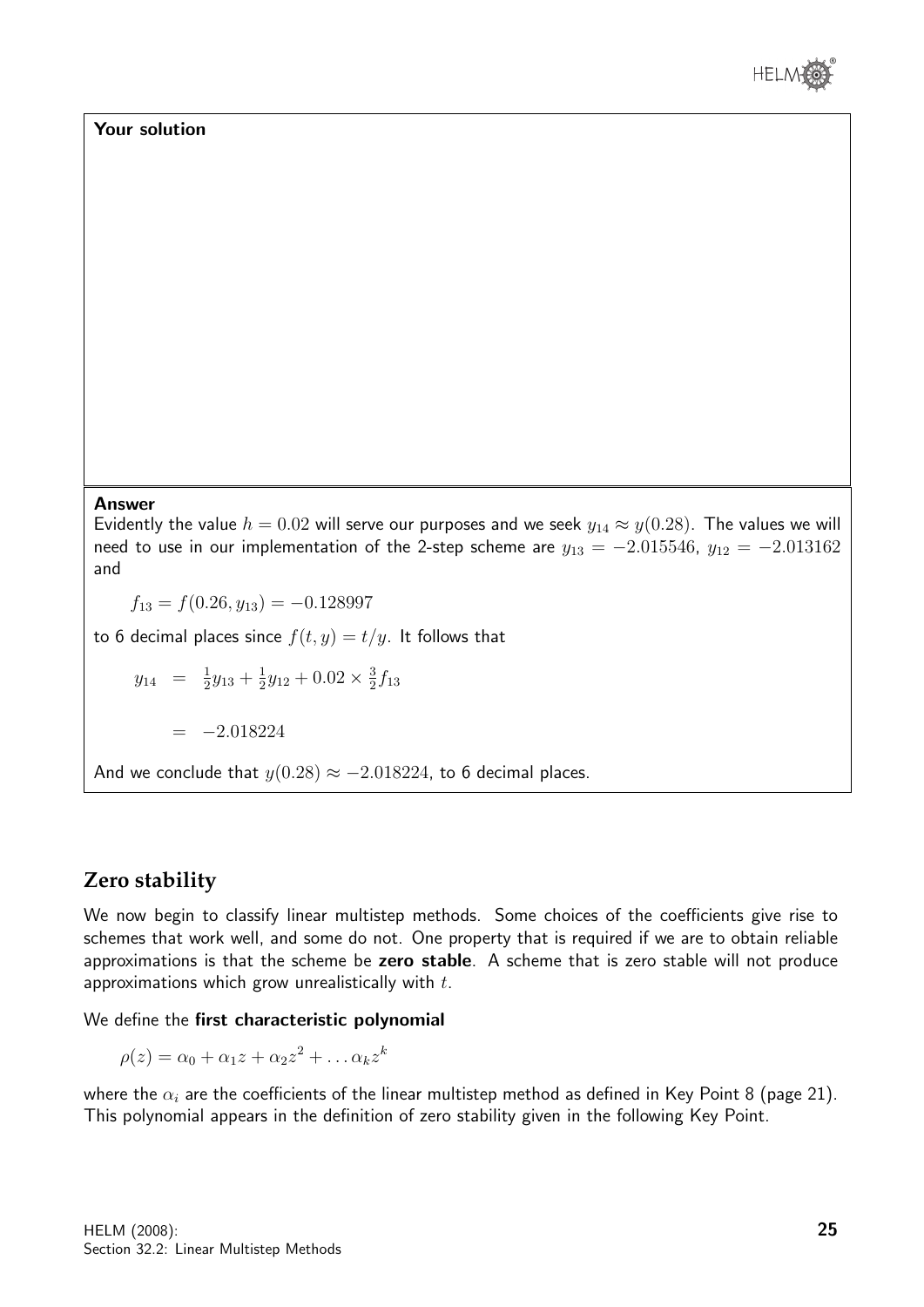

The linear multistep scheme

$$
\sum_{j=0}^{k} \alpha_j y_{n+j} = h \sum_{j=0}^{k} \beta_j f_{n+j}.
$$

is said to be zero stable if the zeros of the first characteristic polynomial are such that

- 1. none is larger than 1 in magnitude
- 2. any zero equal to 1 in magnitude is simple (that is, not repeated)

The second characteristic polynomial is defined in terms of the coefficients on the right-hand side (the  $\beta_i$ ), but its use is beyond the scope of this Workbook.



### **Example 7**

Find the roots of the first characteristic polynomial for each of the examples below and determine whether or not the method is zero stable.

- (a)  $y_{n+1} y_n = hf_n$
- (b)  $y_{n+1} 2y_n = hf_n$
- (c)  $y_{n+2} + 3y_{n+1} 4y_n = h(2f_{n+2} + f_{n+1} + 2f_n)$
- (d)  $y_{n+2} y_{n+1} = \frac{3}{2}$  $\frac{3}{2}hf_{n+1}$
- (e)  $y_{n+2} 2y_{n+1} + y_n = h(f_{n+2} f_n)$
- (f)  $y_{n+2} + 2y_{n+1} + 5y_n = h(f_{n+2} f_{n+1} + 2f_n)$

#### Solution

- (a) In this case  $\rho(z) = z 1$  and the single zero of  $\rho$  is  $z = 1$ . This is a simple (that is, not repeated) root with magnitude equal to 1, so the method is zero stable.
- (b)  $\rho(z) = z 2$  which has one zero,  $z = 2$ . This has magnitude  $2 > 1$  and therefore the method is not zero stable.
- (c)  $\rho(z) = z^2 + 3z 4 = (z 1)(z + 4)$ . One root is  $z = -4$  which has magnitude greater than 1 and the method is therefore not zero stable.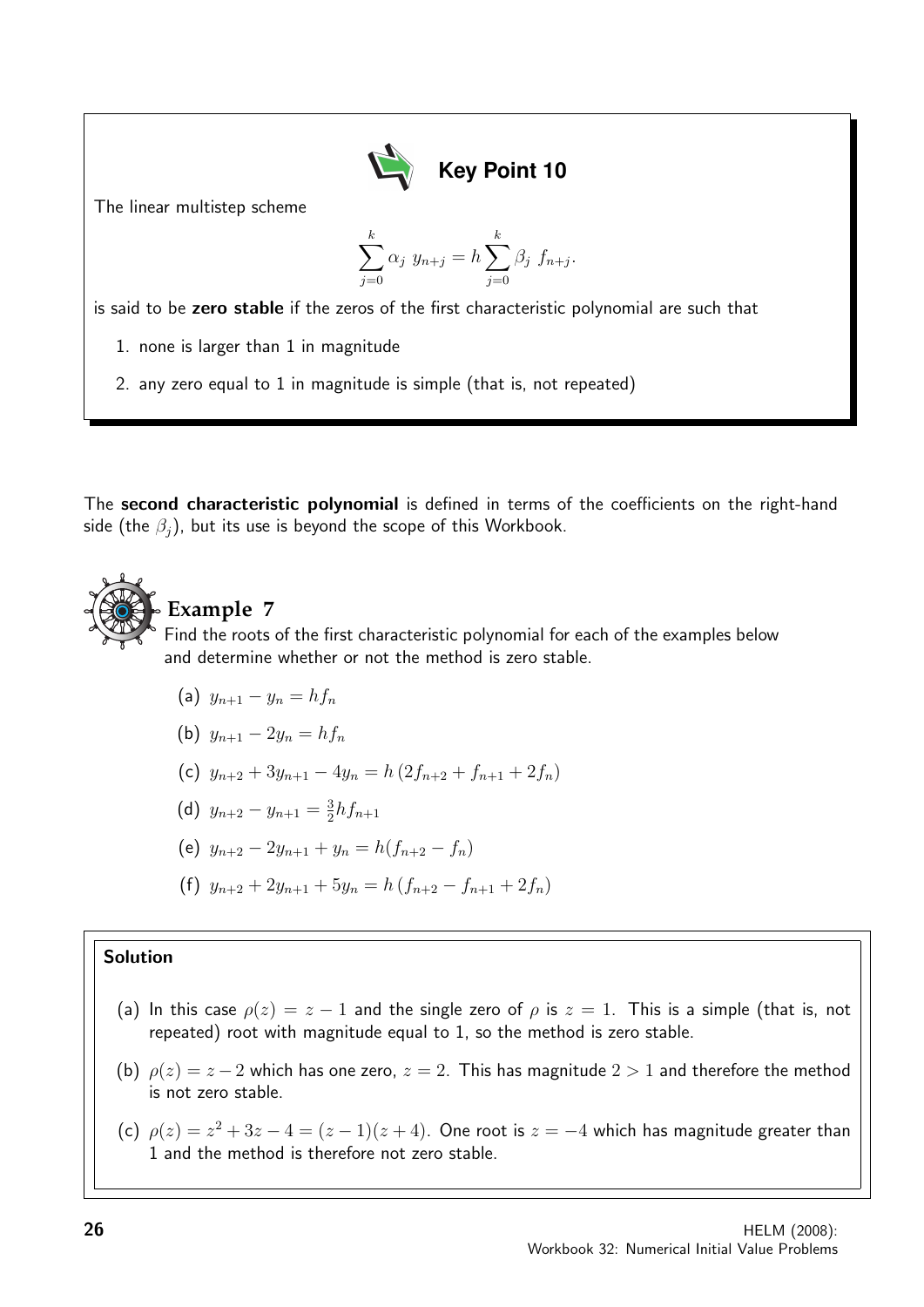

#### Solution (contd.)

(d) Here  $\alpha_2 = 1$ ,  $\alpha_1 = -1$  and  $\alpha_0 = 0$ , therefore

 $\rho(z) = z^2 - z = z(z - 1)$ 

which has two zeros,  $z = 0$  and  $z = 1$ . These both have magnitude less than or equal to 1 and there is no repeated zero with magnitude equal to 1, so the method is zero stable.

- (e)  $\rho(z) = z^2 2z + 1 = (z 1)^2$ . Here  $z = 1$  is not a simple root, it is repeated and, since it has magnitude equal to 1, the method is not zero stable.
- (f)  $\rho(z) = z^2 + 2z + 5$  and the roots of  $\rho(z) = 0$  can be found from the quadratic formula. In this case the roots are complex and are equal to Zero-stability requires that the absolute values have magnitude less than or equal to 1. Consequently we conclude that the method is not zero stable.



Find the roots of the first characteristic polynomial for the linear multistep scheme

 $y_{n+2} - 2y_{n+1} + y_n = h(f_{n+2} + 2f_{n+1} + f_n)$ 

and hence determine whether or not the scheme is zero stable.

#### Your solution

#### Answer

The first characteristic polynomial is

$$
\rho(z) = \alpha_2 z^2 + \alpha_1 z + \alpha_0 = z^2 - 2z + 1
$$

and the roots of  $\rho(z) = 0$  are both equal to 1. In the case of roots that are equal, zero-stability requires that the absolute value has magnitude less than 1. Consequently we conclude that the method is not zero stable.

At this stage, the notion of zero stability is rather abstract, so let us try using a zero unstable method and see what happens. We consider the simple test problem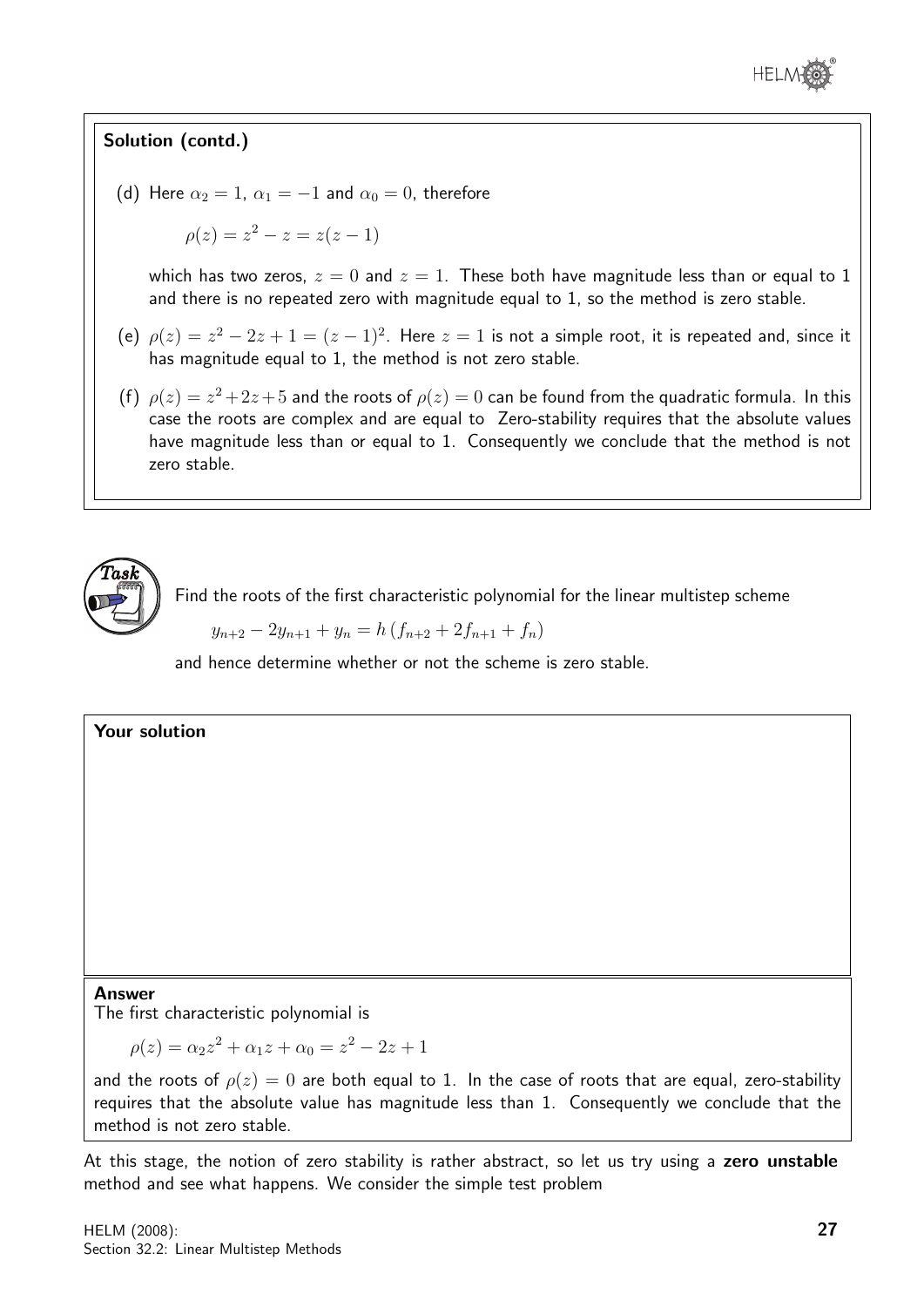$$
\frac{dy}{dt} = -y, \qquad y(0) = 1
$$

which we know to have analytic solution  $y(t)\,=\,e^{-t}$ , a quantity which decays with increasing  $t.$ Implementing the zero unstable scheme

$$
y_{n+1} - 2y_n = h f_n
$$

on a spreadsheet package with  $h = 0.05$  gives the following results

| $\overline{n}$ | $t = nh$   | $y_n \approx y(nh)$ |
|----------------|------------|---------------------|
| 0              | 0.00       | 1.00000             |
| $\mathbf{1}$   | $0.05\,$   | 1.95000             |
| $\overline{2}$ | $0.10\,$   | 3.80250             |
| 3              | 0.15       | 7.41488             |
| $\overline{4}$ | $0.20\,$   | 14.45901            |
| 5              | $0.25\,$   | 28.19506            |
| 6              | $0.30\,$   | 54.98037            |
| $\overline{7}$ | $\rm 0.35$ | 107.21172           |
| 8              | 0.40       | 209.06286           |
| 9              | $0.45\,$   | 407.67258           |
| 10             | $0.50\,$   | 794.96153           |
| 11             | $\rm 0.55$ | 1550.17499          |
| 12             | $0.60\,$   | 3022.84122          |
| 13             | $0.65\,$   | 5894.54039          |
| 14             | 0.70       | 11494.35376         |
| 15             | $0.75\,$   | 22413.98982         |

where 5 decimal places have been given for  $y_n$ . The dramatic growth in the values of  $y_n$  is due to the zero instability of the method. (There are in fact other things than zero instability wrong with the scheme  $y_{n+1} - 2y_n = hf_n$ , but it is the zero instability that is causing the large numbers.)

#### **Consistency and order**

A scheme that is zero stable will produce approximations that do not grow in size in a way that is not present in the exact, analytic solution. Zero stability is a required property, but it is not enough on its own. There remains the issue of whether the approximations are close to the exact values.

The truncation error of the general linear multistep method is a measure of how well the differential equation and the numerical method agree with each other. It is defined by

$$
\tau_j = \frac{1}{\beta} \left( \frac{c_0}{h} y(jh) + c_1 y'(jh) + c_2 hy''(jh) + c_3 h^2 y'''(jh) + \dots \right) = \frac{1}{\beta h} \sum_{p=0}^{\infty} c_p h^p y^{(p)}(jh)
$$

where  $\beta = \sum \beta_j$  is a normalising factor.

It is the first few terms in this expression that will matter most in what follows, and it helps us that there are formulae for the coefficients which appear

$$
c_0 = \sum \alpha_j, \quad c_1 = \sum (j\alpha_j - \beta_j), \quad c_2 = \sum \left(\frac{j^2}{2}\alpha_j - j\beta_j\right), \quad c_3 = \sum \left(\frac{j^3}{3!}\alpha_j - \frac{j^2}{2}\beta_j\right)
$$
  
so on, the general formula for  $p \ge 2$  is  $c_p = \sum \left(\frac{j^p}{(n+1)!}\alpha_j - \frac{j^{p-1}}{(n+1)!}\beta_j\right)$ .

and so on, the general formula for  $p\geq 2$  is  $c_p=\sum\left(\frac{j^p}{\sqrt{2\pi}}\right)^p$  $\frac{j^p}{(p)!} \alpha_j - \frac{j^{p-1}}{(p-1)}$  $\frac{J}{(p-1)!}\beta_j$ 

**28** HELM (2008): Workbook 32: Numerical Initial Value Problems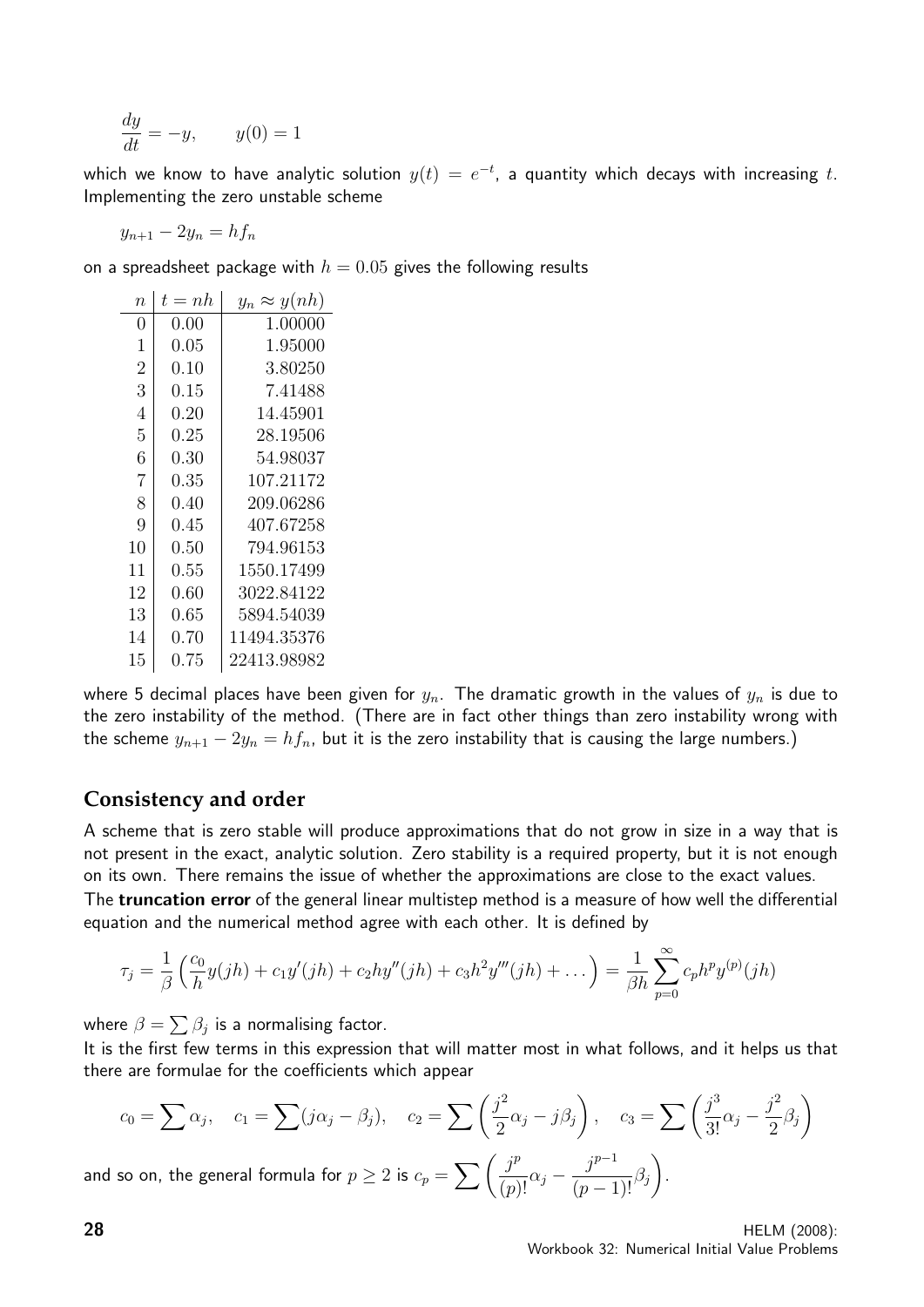

Recall that the truncation error is intended to be a measure of how well the differential equation and its approximation agree with each other. We say that the numerical method is consistent with the differential equation if  $\tau_j$  tends to zero as  $h \to 0$ . The following Key Point says this in other words.





Solution

In this case  $\alpha_1 = 1$ ,  $\alpha_0 = -1$ ,  $\beta_1 = 0$  and  $\beta_0 = 1$ . It follows that

 $c_0=\sum \alpha_j=1-1=0$  and  $c_1=\sum j\alpha_j-\beta_j=1\alpha_1-(\beta_0+\beta_1)=1-(1+0)=0$ 

and therefore Euler's method is consistent.



Show that the trapezium method  $(y_{n+1}=y_n+\frac{h}{2})$  $\frac{h}{2}(f_{n+1}+f_n)\big)$  is consistent.

| Your solution                                                                                                                                    |
|--------------------------------------------------------------------------------------------------------------------------------------------------|
|                                                                                                                                                  |
|                                                                                                                                                  |
|                                                                                                                                                  |
| <b>Answer</b>                                                                                                                                    |
| In this case $\alpha_1 = 1$ , $\alpha_0 = -1$ , $\beta_1 = \frac{1}{2}$ and $\beta_0 = \frac{1}{2}$ . It follows that                            |
| $c_0 = \sum \alpha_j = 1 - 1 = 0$ and $c_1 = \sum j \alpha_j - \beta_j = 1 \alpha_1 - (\beta_0 + \beta_1) = 1 - (\frac{1}{2} + \frac{1}{2}) = 0$ |
| and therefore the trapezium method is consistent.                                                                                                |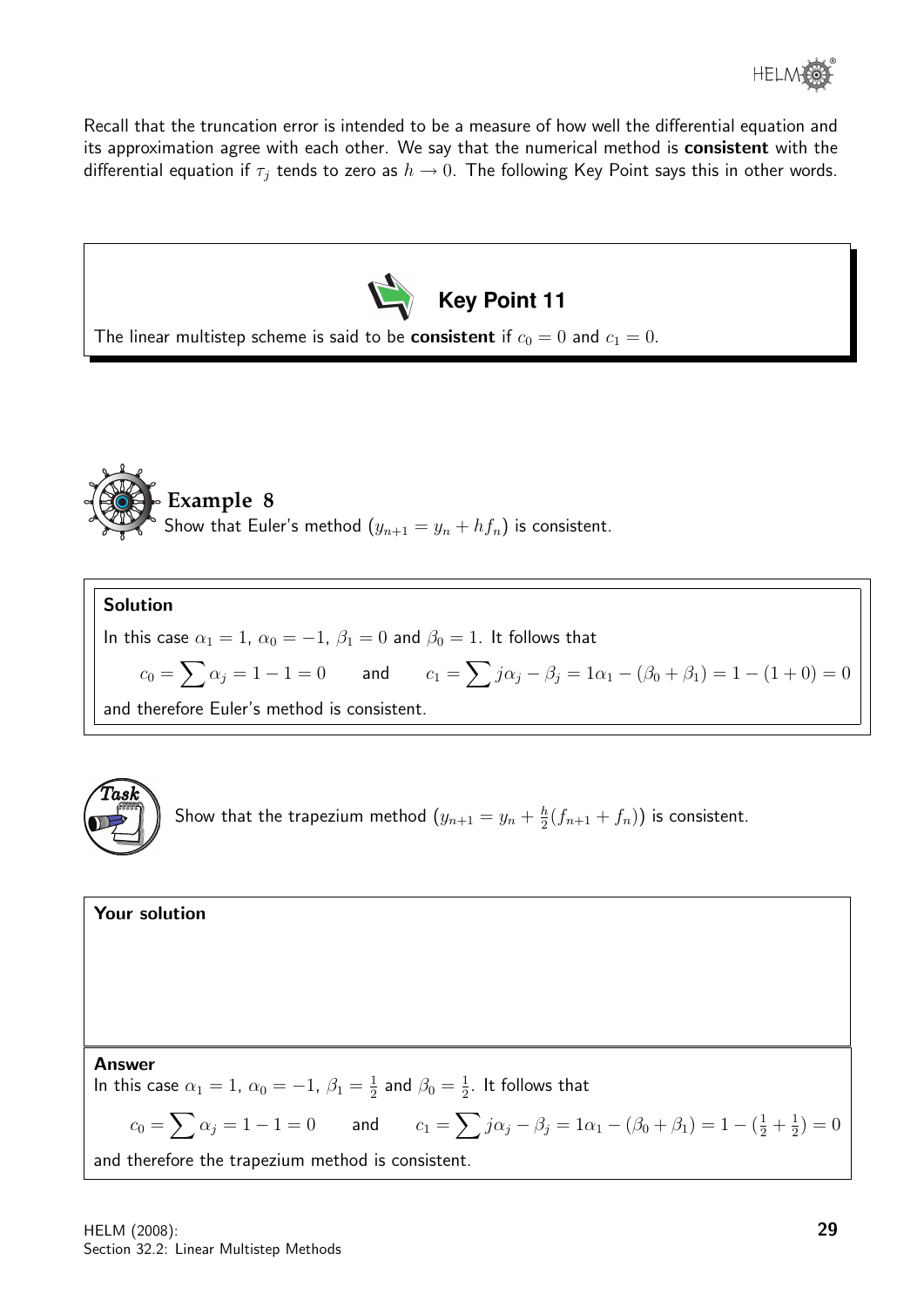

Determine the consistency (or otherwise) of the following 2-step linear multistep schemes

(a) 
$$
y_{n+2} - 2y_{n+1} + y_n = h(f_{n+2} - f_n)
$$

(b) 
$$
y_{n+2} - y_{n+1} = h(f_{n+1} - 2f_n)
$$

(c) 
$$
y_{n+2} - y_{n+1} = h(2f_{n+2} - f_{n+1})
$$

Your solution

Answer

(a)  $c_0 = \alpha_2 + \alpha_1 + \alpha_0 = 1 - 2 + 1 = 0$ ,  $c_1 = 2\alpha_2 + 1 \times \alpha_1 + 0 \times \alpha_0 - (\beta_2 + \beta_1 + \beta_0) =$  $2(1) + 1(-2) + 0 - (1 - 1) = 0$ . Therefore the method is consistent.

(b)  $c_0 = 1 - 1 + 0 = 0$ ,  $c_1 = 2 - 1 - (1 - 2) = 2$  so the method is inconsistent.

(c) This method is consistent, because  $c_0 = 1 - 1 = 0$  and  $c_1 = 2 - 1 - (2 - 1) = 0$ .

(Notice also that the first characteristic polynomial  $\rho(z)$ , defined on page 6 of this Section, evaluated at  $z = 1$  is equal to  $\alpha_0 + \alpha_1 + \cdots + \alpha_k = c_0$ . It follows that a consistent scheme must always have  $z = 1$  as one of the roots of its  $\rho(z)$ .)

Assuming that the method is consistent, the **order** of the scheme tells us how quickly the truncation error tends to zero as  $h \to 0$ . For example, if  $c_0 = 0$ ,  $c_1 = 0$ ,  $c_2 = 0$  and  $c_3 \neq 0$  then the first nonzero term in  $\tau_j$  will be the one involving  $h^2$  and the linear multistep method is called <code>second-order</code>. This means that if  $h$  is small then  $\tau_j$  is dominated by the  $h^2$  term (because the  $h^3$  and subsequent terms will be tiny in comparison) and halving h will cause  $\tau_j$  to decrease by a factor of approximately 1  $\frac{1}{4}.$  The decrease is only approximately known because the  $h^3$  and other terms will have a small effect. We summarise the general situation in the following Key Point.

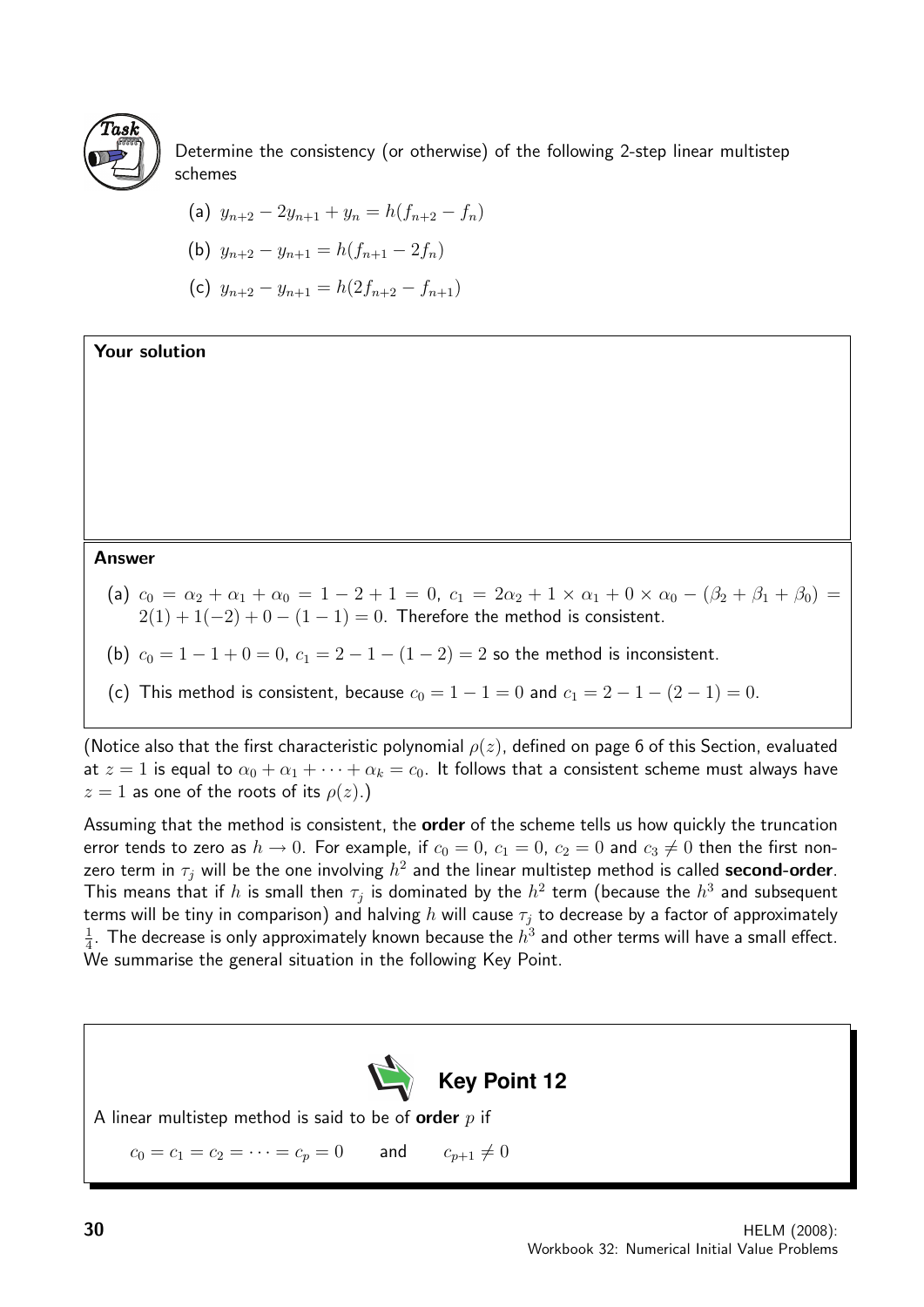Combining the last two Key Points gives us another way of describing consistency: "A linear multistep method is consistent if it is at least first order".



- (a) Euler's method
- (b) The trapezium method.

#### Solution

(a) We have already found that  $c_0 = c_1 = 0$  so the first quantity to calculate is

$$
c_2 = \sum \left(\frac{j^2}{2}\alpha_j - j\beta_j\right) = \frac{1}{2}\alpha_1 - \beta_1 = \frac{1}{2}
$$

which is not zero and therefore Euler's method is of order 1. (Or, in other words, Euler's method is first order.)

(b) We have already found that  $c_0 = c_1 = 0$  so the first quantity to calculate is

$$
c_2 = \sum \left(\frac{j^2}{2}\alpha_j - j\beta_j\right) = \frac{1}{2}\alpha_1 - \beta_1 = \frac{1}{2} - \frac{1}{2} = 0
$$

this is equal to zero, so we must calculate the next coefficient

$$
c_3 = \sum \left(\frac{j^3}{3!} \alpha_j - \frac{j^2}{2} \beta_j\right) = \frac{1}{6} \alpha_1 - \frac{1}{2} \beta_1 = \frac{1}{6} - \frac{1}{4} = -\frac{1}{12}
$$

which is not zero. Hence the trapezium method is of order 2 (that is, it is second order).

This finally explains some of the results we saw in the first Section of this Workbook. We saw that the errors incurred by the Euler and trapezium methods, for a particular test problem, were roughly proportional to  $h$  and  $h^2$  respectively. This behaviour is dictated by the first non-zero term in the truncation error which is the one involving  $c_2h$  for Euler and the one involving  $c_3h^2$  for trapezium.

We now apply the method to another linear multistep scheme.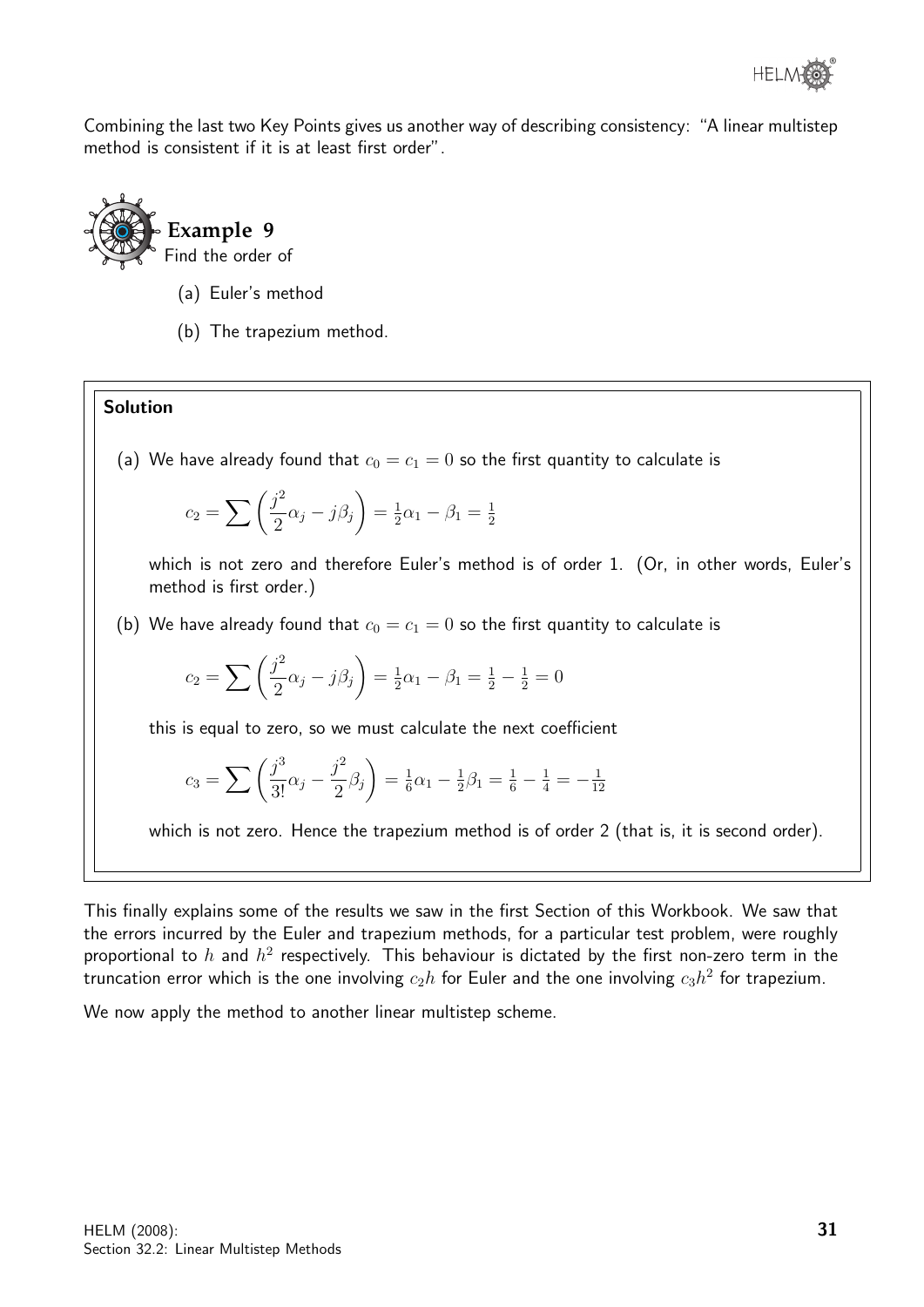

$$
y_{n+4} - y_{n+3} = \frac{h}{24} \left( 55f_{n+3} - 59f_{n+2} + 37f_{n+1} - 9f_n \right)
$$

#### Solution

In the established notation we have  $\alpha_4 = 1$ ,  $\alpha_3 = -1$ ,  $\alpha_2 = 0$ ,  $\alpha_1 = 0$  and  $\alpha_0 = 0$ . The  $\beta$  terms similarly come from the coefficients on the right hand side (remembering the denominator of 24). Now

$$
c_0 = \sum \alpha_j = 0
$$
 and  $c_1 = \sum j\alpha_j - \beta_j = 0$ 

from which we conclude that the method is consistent. We also find that

$$
c_2 = \sum \frac{1}{2} j^2 \alpha_j - j \beta_j = 0, \qquad c_3 = \sum \frac{1}{6} j^3 \alpha_j - \frac{1}{2} j^2 \beta_j = 0, \n c_4 = \sum \frac{1}{24} j^4 \alpha_j - \frac{1}{6} j^3 \beta_j = 0 \qquad c_5 = \sum \frac{1}{120} j^5 \alpha_j - \frac{1}{24} j^4 \beta_j = 0.348611 \text{ to } 6 \text{ d.p.}
$$

(The exact value of  $c_5$  is  $\frac{251}{720}$ .)

Because  $c_5$  is the first non-zero coefficient we conclude that the method is of order 4.

So the scheme in Example 10 has the property that the truncation error will tend to zero proportional to  $h^4$  (approximately) as  $h\to 0.$  This is a good thing, as it says that the error will decay to zero very quickly, when  $h$  is decreased.



Find the order of the 2-step linear multistep scheme

$$
y_{n+2} - y_{n+1} = \frac{h}{12} \left( f_{n+2} + 8f_{n+1} - f_n \right)
$$

Your solution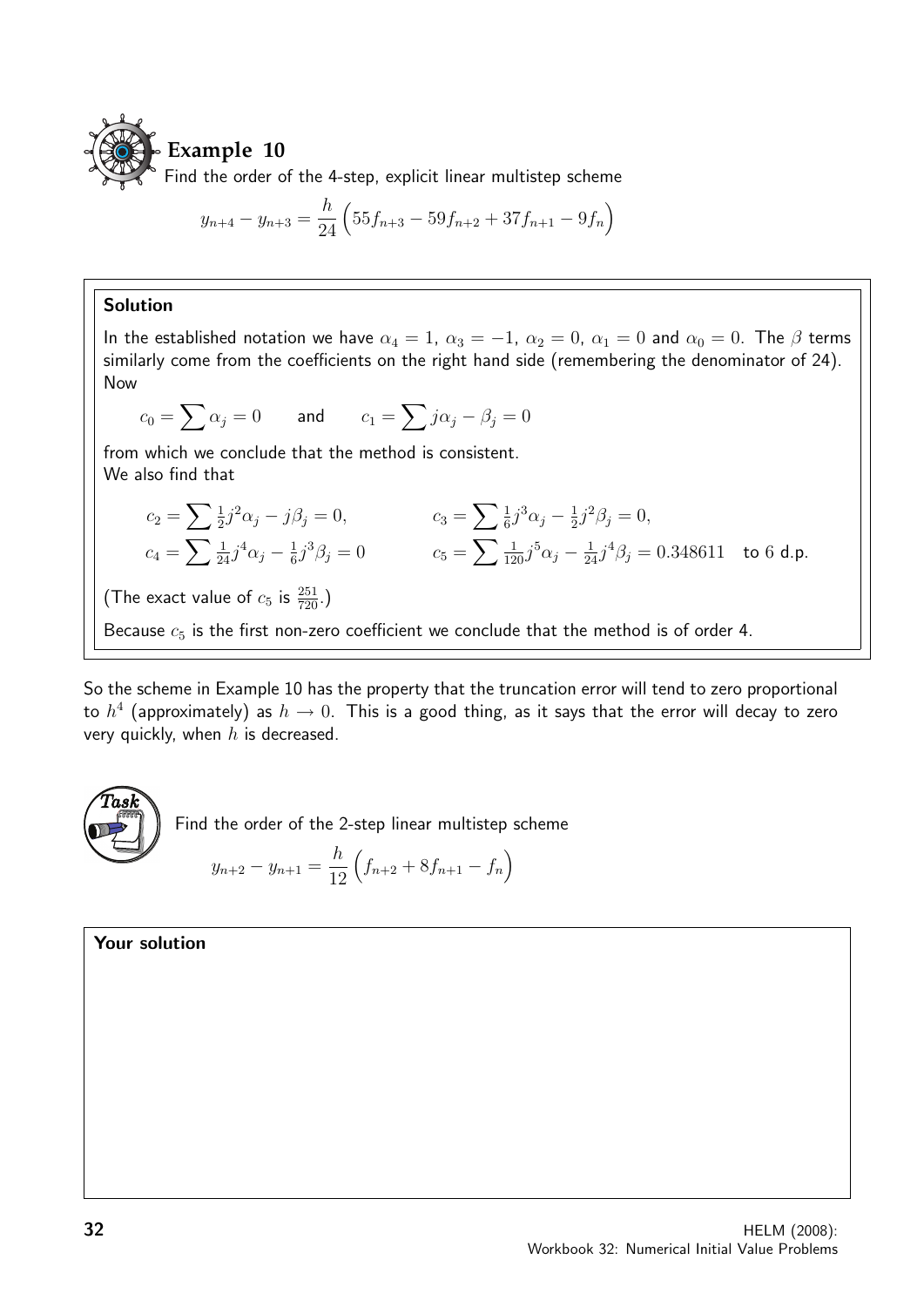

Answer In the established notation we have  $\alpha_2 = 1$ ,  $\alpha_1 = -1$  and  $\alpha_0 = 0$ . Also  $\beta_2 = \frac{5}{12}$ ,  $\beta_1 = \frac{2}{3}$  $rac{2}{3}$  and  $\beta_0=-\frac{1}{12}.$  Now  $c_0=\sum \alpha_j=1-1+0=0$  and  $c_1=\sum j\alpha_j-\beta_j=2\alpha_2+\alpha_1-(\beta_2+\beta_1+\beta_0)=0$ from which we conclude that the method is consistent. We also find that  $c_2 = \sum \frac{1}{2} j^2 \alpha_j - j \beta_j = \frac{1}{2}$  $\frac{1}{2}(4\alpha_2 + \alpha_1) - (2\beta_2 + \beta_1) = 0$  $c_3$  =  $\sum \frac{1}{6} j^3 \alpha_j - \frac{1}{2}$  $\frac{1}{2}j^2\beta_j = \frac{1}{6}$  $\frac{1}{6}(8\alpha_2+\alpha_1)-\frac{1}{2}$  $\frac{1}{2}(4\beta_2 + \beta_1) = 0$  $c_4$  =  $\sum \frac{1}{24} j^4 \alpha_j - \frac{1}{6}$  $\frac{1}{6}j^3\beta_j = \frac{1}{24}(16\alpha_2 + \alpha_1) - \frac{1}{6}$  $\frac{1}{6}(8\beta_2+\beta_1)=-\frac{1}{24}$ 24 so that the method is of order 3.

#### **Convergence**

The key result concerning linear multistep methods is given in the following Key Point.



The numerical approximation to the initial value problem converges to the actual solution as  $h\to 0$ if

- 1. the scheme is zero stable
- 2. the scheme is consistent

The proof of this result lies beyond the scope of this Workbook. It is worth pointing out that this is not the whole story. The convergence result is useful, but only deals with h as it tends to zero. In practice we use a finite, non-zero value of h and there are ways of determining how big an h it is possible to "get away with" for a particular linear multistep scheme applied to a particular initial value problem.

If, when implementing the methods described above, it is found that the numerical approximations behave in an unexpected way (for example, if the numbers are very large when they should not be, or if decreasing  $h$  does not seem to lead to results that converge) then one topic to look for in further reading is that of "absolute stability".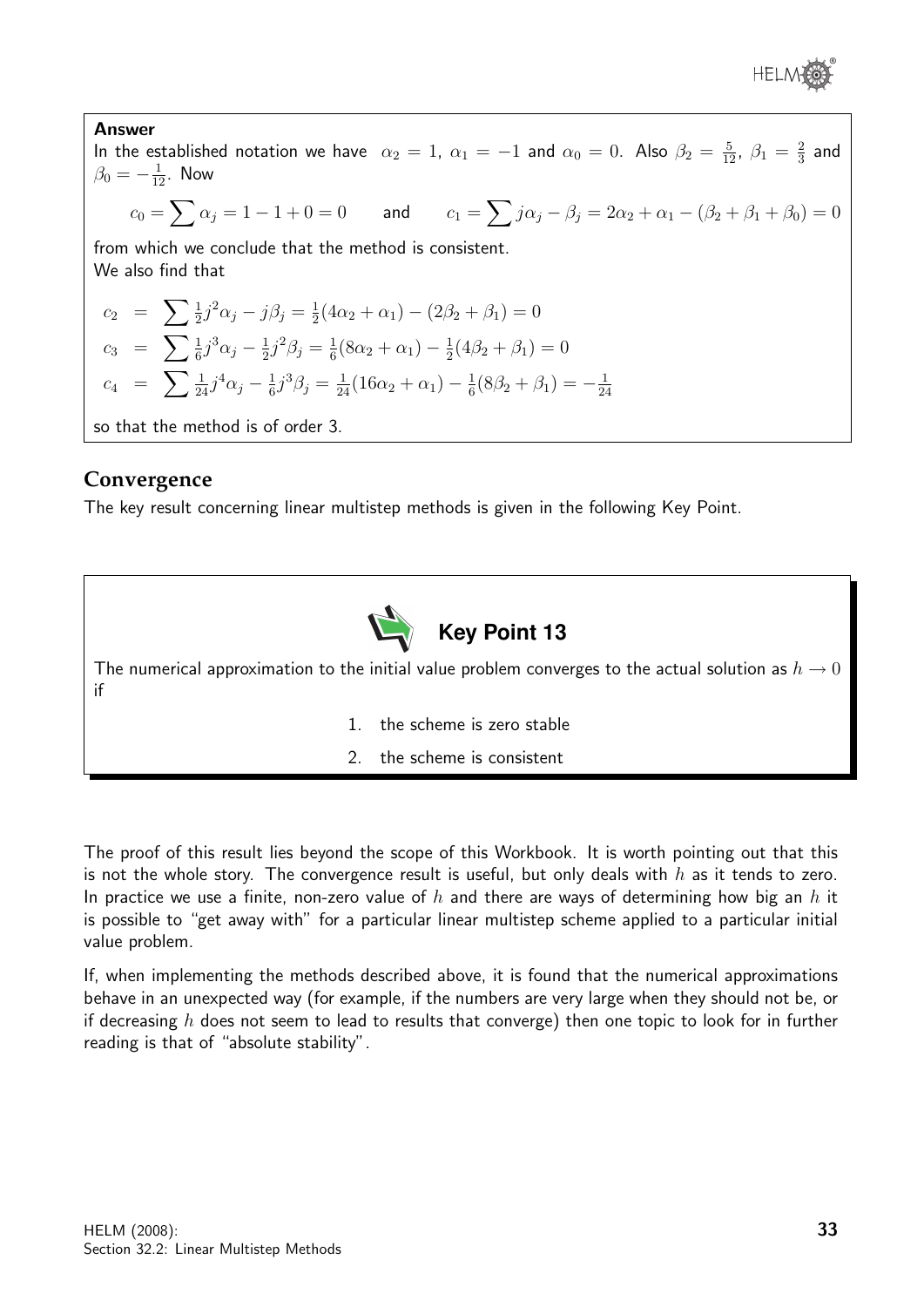## **2. An example of a Runge-Kutta method**

A full discussion of the so-called Runge-Kutta methods is not required here, but we do need to touch on them to resolve a remaining issue in the implementation of linear multistep schemes.

The problem with linear multistep methods is that a zero-stable, 1-step method can never be better than second order (you need not worry about why this is true, it was proved in the latter half of the last century by a man called Dahlquist). We have seen methods of higher order than 2, but they were all at least 2-step methods. And the problem with 2-step methods is that we need 2 starting values to implement them and we are only ever given 1 starting value: the initial condition  $y(0)$ .

One way out of this "Catch 22" is to use a **Runge-Kutta method** to generate the extra starting value(s) we need. Runge-Kutta methods are not linear multistep methods and do not suffer from the problem mentioned above. There is no such thing as a free lunch, of course, and Runge-Kutta methods are generally more expensive in effort to implement than linear multistep methods because of the number of evaluations of  $f$  required at each time step.

The following Key Point gives a statement of what is, perhaps, the most popular Runge-Kutta method (sometimes called "RK4").



Notice that each calculation is explicit, all of the right-hand sides in the formulae in the Key Point above involve known quantities.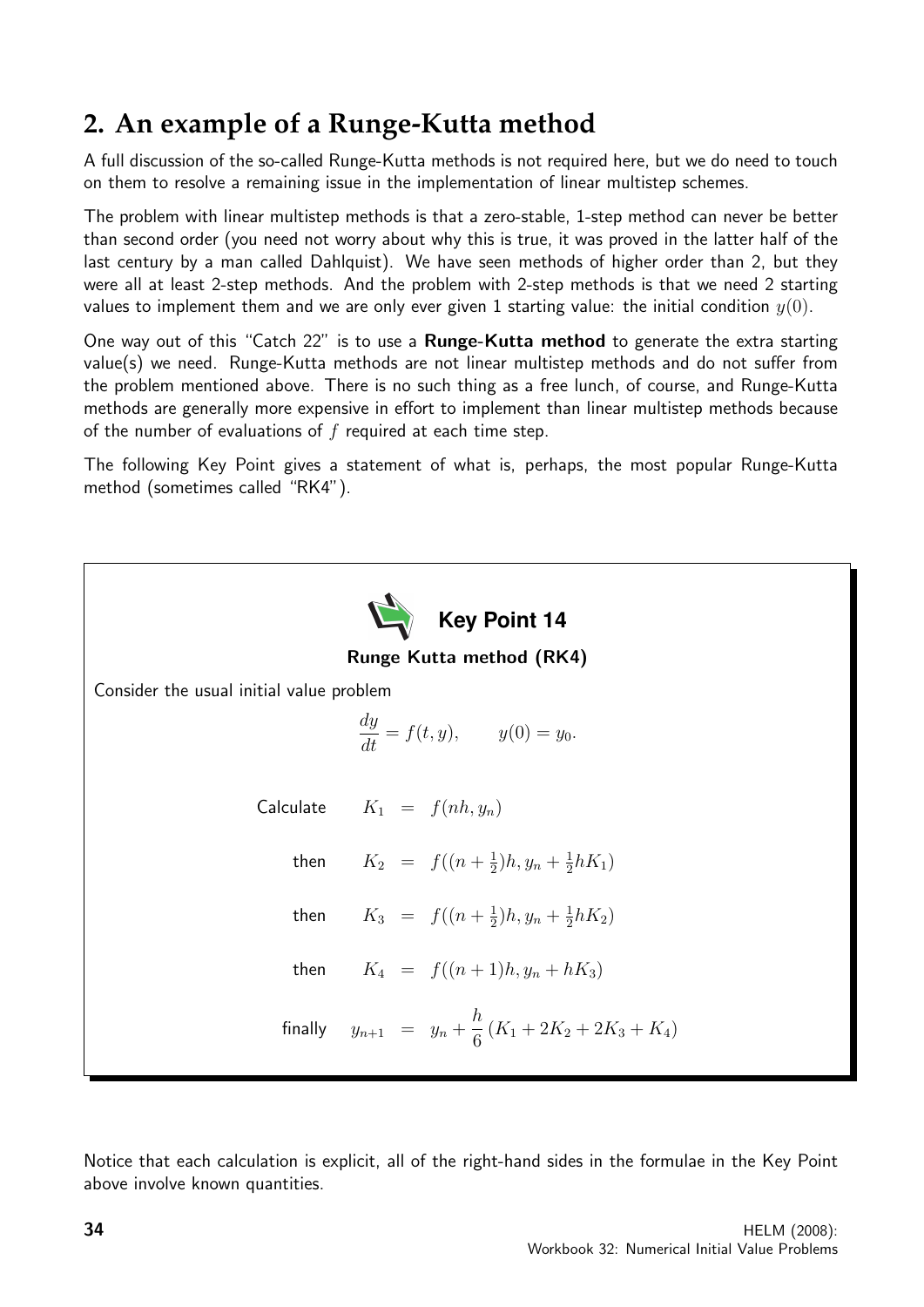# **Example 11**

Suppose that  $y = y(t)$  is the solution to the initial value problem

$$
\frac{dy}{dt} = \cos(y) \qquad y(0) = 3
$$

Carry out one time step of the Runge-Kutta method RK4 with a step size of  $h = 0.1$  so as to obtain an approximation to  $y(0.1)$ .

#### Solution

The iteration must be carried out in four stages. We start by calculating

 $K_1 = f(0, y_0) = f(0, 3) = -0.989992$ 

a value we now use in finding

$$
K_2 = f(\frac{1}{2}h, y_0 + \frac{1}{2}hK_1) = f(0.05, 2.950500) = -0.981797
$$

This value  $K_2$  is now used in our evaluation of

$$
K_3 = f(\frac{1}{2}h, y_0 + \frac{1}{2}hK_2) = f(0.05, 2.950910) = -0.981875
$$

which, in turn, is used in

$$
K_4 = f(h, y_0 + hK_3) = f(0.1, 2.901812) = -0.971390
$$

All four of these values are then used to complete the iteration

$$
y_1 = y_0 + \frac{h}{6} (K_1 + 2K_2 + 2K_3 + K_4)
$$
  
=  $3 + \frac{0.1}{6} (-0.989992 + 2 \times -0.981797 + 2 \times -0.981875 - 0.971390)$   
= 2.901855 to 6 decimal places.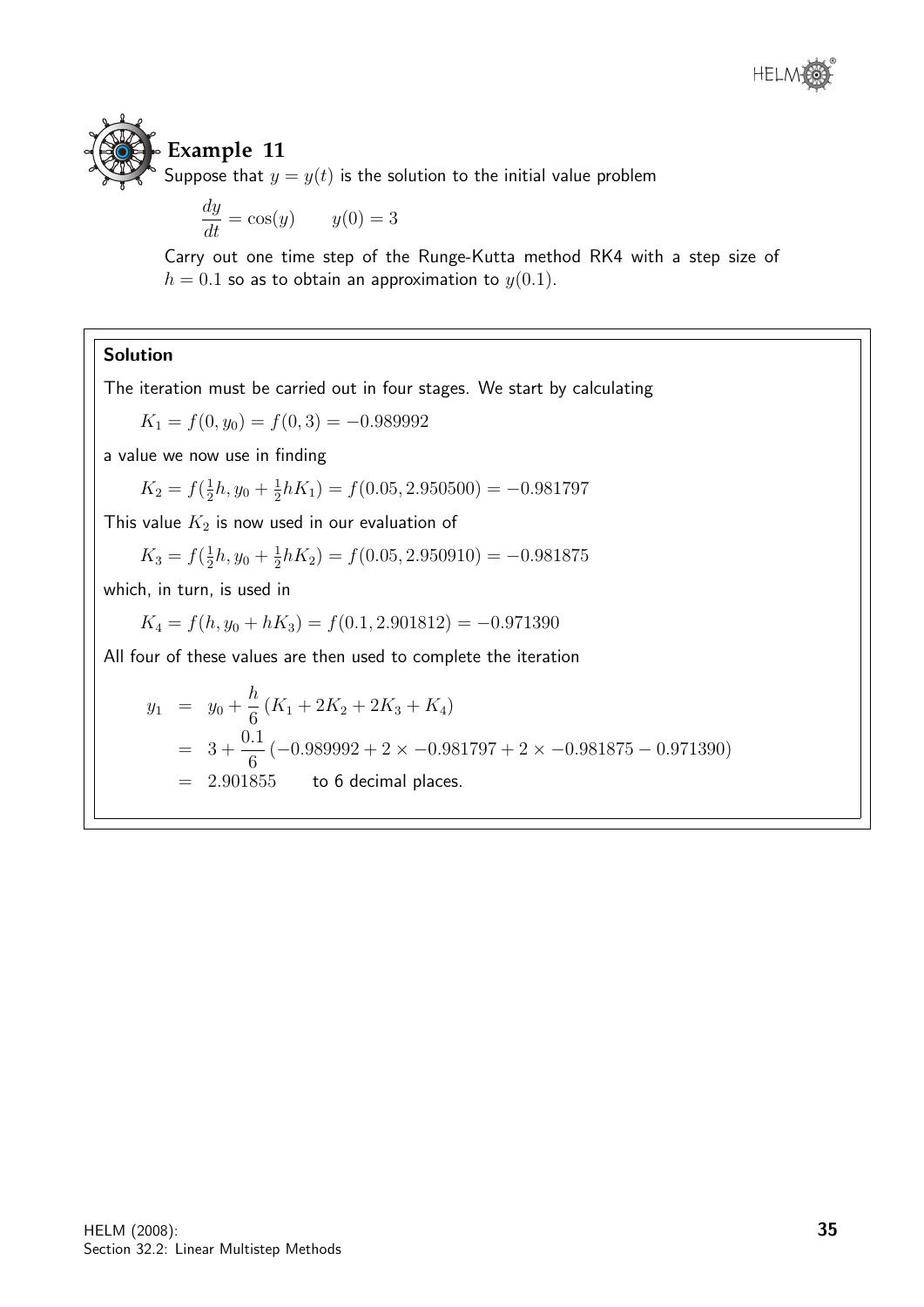

Suppose that  $y = y(t)$  is the solution to the initial value problem

$$
\frac{dy}{dt} = y(1 - y) \qquad y(0) = 0.7
$$

Carry out one time step of the Runge-Kutta method RK4 with a step size of  $h = 0.1$  so as to obtain an approximation to  $y(0.1)$ .

#### Your solution

#### Answer

The time step must be carried out in four stages. We start by calculating

 $K_1 = f(0, y_0) = f(0, 0.7) = 0.210000$ 

a value we now use in finding

$$
K_2 = f(\frac{1}{2}h, y_0 + \frac{1}{2}hK_1) = f(0.05, 0.710500) = 0.205690
$$

This value  $K_2$  is now used in our evaluation of

$$
K_3 = f(\frac{1}{2}h, y_0 + \frac{1}{2}hK_2) = f(0.05, 0.710284) = 0.205780
$$

which, in turn, is used in

$$
K_4 = f(h, y_0 + hK_3) = f(0.1, 0.720578) = 0.201345
$$

All four of these values are then used to complete the time step

$$
y_1 = y_0 + \frac{h}{6} (K_1 + 2K_2 + 2K_3 + K_4)
$$
  
= 0.7 +  $\frac{0.1}{6}$  (0.210000 + 2 × 0.205690 + 2 × 0.205780 + 0.201345)  
= 0.720571 to 6 d.p.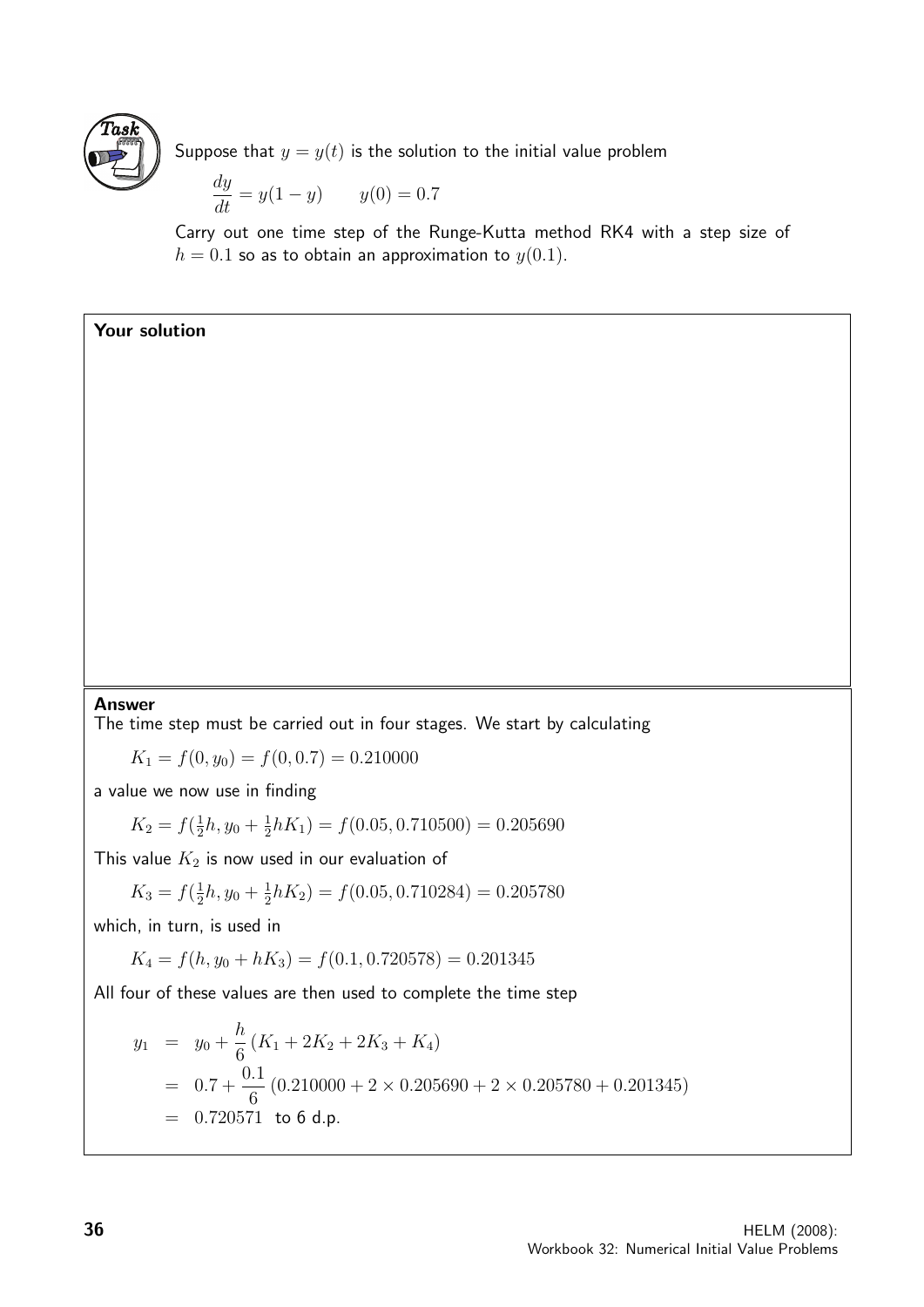

#### **Exercises**

- 1. Assuming the notation established earlier, write down the linear multistep scheme corresponding to the choices  $k = 2$ ,  $\alpha_0 = 0$ ,  $\alpha_1 = -1$ ,  $\alpha_2 = 1$ ,  $\beta_0 = \frac{-1}{12}$ ,  $\beta_1 = \frac{2}{3}$  $\frac{2}{3}$ ,  $\beta_2 = \frac{5}{12}$ .
- 2. A numerical scheme has been used to approximate the solution of

$$
\frac{dy}{dt} = t^2 - y^2 \qquad y(0) = 2
$$

and has given the following estimates, to 6 decimal places,

$$
y(0.3) \approx 1.471433
$$
,  $y(0.32) \approx 1.447892$ 

Now use the 2-step, explicit linear multistep scheme

$$
y_{n+2} - 1.6y_{n+1} + 0.6y_n = h(5f_{n+1} - 4.6f_n)
$$

to approximate  $y(0.34)$ .

3. Find the roots of the first characteristic polynomial for the linear multistep scheme

$$
5y_{n+2} + 3y_{n+1} - 2y_n = h(f_{n+2} + 2f_{n+1} + f_n)
$$

and hence determine whether or not the scheme is zero stable.

4. Find the order of the 2-step linear multistep scheme

$$
y_{n+2} + 2y_{n+1} - 3y_n = \frac{h}{10} \left( f_{n+2} + 16f_{n+1} + 17f_n \right)
$$

(Would you recommend using this method?)

5. Suppose that  $y = y(t)$  is the solution to the initial value problem

$$
\frac{dy}{dt} = 1/y^2 \qquad y(0) = 2
$$

Carry out one time step of the Runge-Kutta method RK4 with a step size of  $h = 0.4$  so as to obtain an approximation to  $y(0.4)$ .